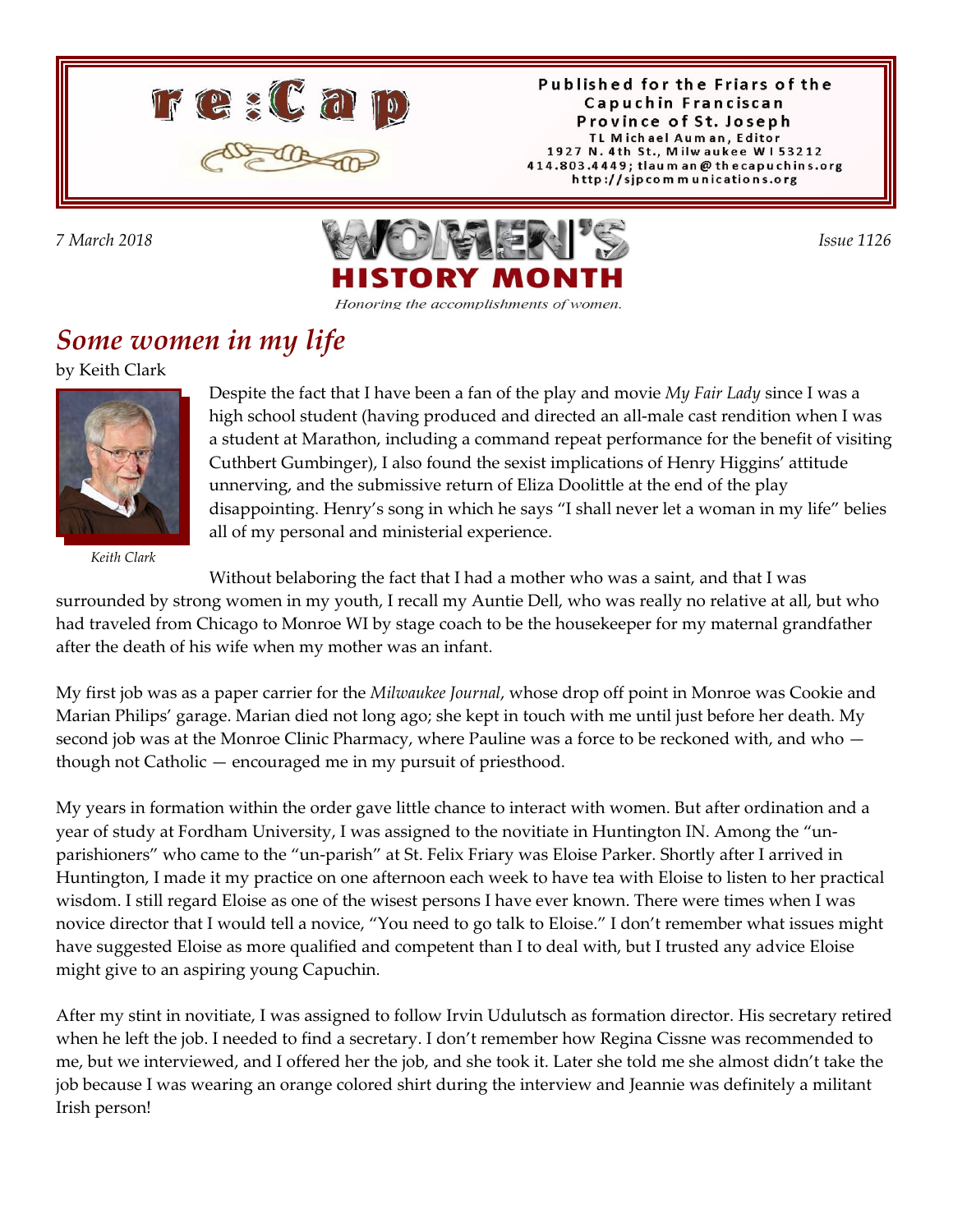During my tenure as director, I would receive letters addressed to "Dear Keith." Most of the time whatever was requested had to be handled by Jeannie. After awhile, the letters came addressed to "Dear Keith and Jeannie;" and finally to just "Dear Jeannie." There came to be no doubt in anyone's mind that Jeannie ran the office.

I have already exceeded the limit on the number of words to which I was limited, but I must mention others – Shirley Horn and Virginia Schmitz, whose contribution of Saint Lawrence Seminary is immense; Jane Kolosso, who ran Monte Alverno Retreat Center while I was the director; Kathleen Cepelka, whose

guidance led to a revision of Saint Lawrence's administrative structure; Julie Shank, the secretary for several provincial administrations, providing continuity from one administration after another; Brenda Boatman, who still manages much of the activity in the provincialate; and Linda Andrews, who shepherds the activity at Capuchin Retreat – with all of whom I have shared life and ministry, and who always seemed to everybody, including me, to be in charge, because they knew better than I what was needed.

There are many others, but I'm way over TL's "words limit." *(Keith Clark is retired, and lives in Washington MI)*

# *Éirinn go Brách!*

By Daniel Fox



*Dan Fox*

I must confess growing up in an Irish-American Catholic family had nuances that differ from the holy day of obligation in Ireland; but it was a day that was set apart, sanctified, albeit secularly. The first thing we did after dressing was to don a shamrock. We would wear anything green we could find without thought of matching. *Orange was prohibited.* We had the American tradition of corned beef and cabbage at supper and some soda bread. I know that my older siblings went on pub crawls and the like. Two of my sisters were "Maids of

Erin" for the parade in Detroit. If my father's brothers would come over, my mother would be at the piano as they sang popular American-Irish ballads like *Galway Bay, Toorah Loorah, I'll Take You Home Again, Kathleen, Danny Boy, Who Threw the Overalls in Mrs. Murphy's Chowder?, McNamara's Band* and the like. To be sure they shared some Jameson or Tullamore Dew. The Irish identity was important, but it lacked rootedness in the saint's real legacy of Apostolic Faith.



It was at Catholic school that we learned that St. Patrick was born in Britain around the year 389 CE, a son of a Roman-British deacon. When he was sixteen he was carried as a captive by pirates to Ireland and sold into slavery to serve a harsh herdsman. Up to that moment, he was a Christian in name only. There he experienced hunger, humiliation and isolation. It was there he began to pray, and discovered God in a profound way. He developed a real relationship with God that made him spiritually strong. After six years he escaped and went back home. But he never forgot the people of Ireland.

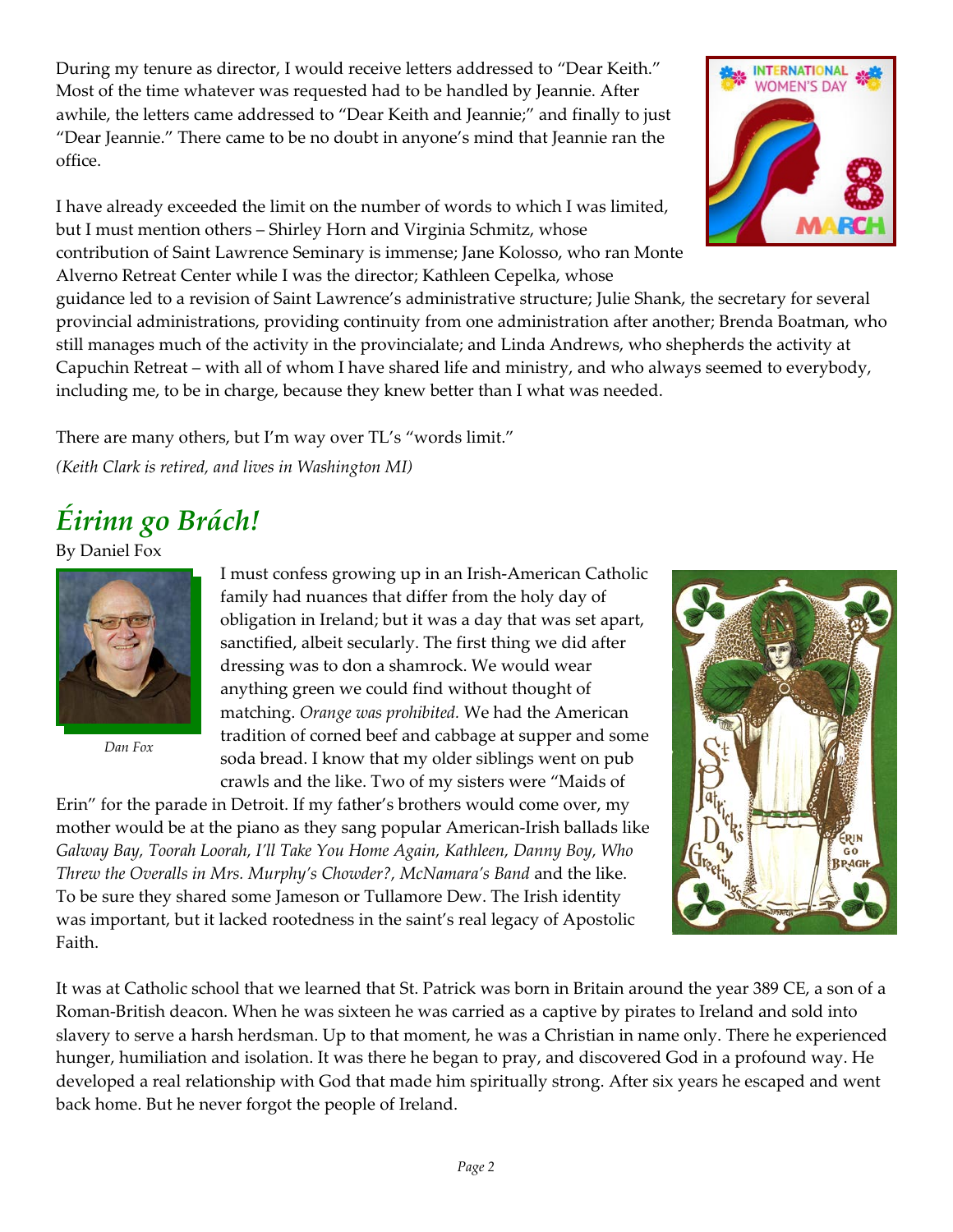Growing in his new relationship with Christ he felt a call to priestly ministry and was ordained in his native place. He had a dream in which a person in Ireland asked him "to come and walk with us once more." In 431, after a period in which his vocation was tested by the hesitancy of his superiors to entrust such a mission to him, Patrick was sent to Ireland as a missionary to assist the bishop there. As fate would have it, the bishop died, and Patrick was ordained bishop. He traveled the length and breadth of Ireland planting the faith everywhere and even succeeded in converting several members of the royal family. In winning the nation for Christ, St. Patrick established many avenues for learning and piety in local monasteries and convents. After living a completely apostolic life of labor and prayer he died on 17 March 461.

While I still don a shamrock — and as much green as I can — on St. Paddy's Day, and I still make some soda bread and corned beef and cabbage, I think that what has always intrigued me about St. Patrick was the way his soul was stirred into passion by circumstances of oppression. Patrick's pain fueled his prayer, and his prayer quickened the ardor of his apostolate. *Éirinn go Brách!*

*(Dan Fox currently serves as a provincial councilor, local minister, and pastor in Sanford, Michigan.)*

## *"Bittersweet" transition*

Gary Wegner, pastor of the "Holyland" parishes in the Mt. Calvary WI area is preparing for the demolition of the St. Mary School in Marytown, as the focus is on maintaining churches and the buildings needed and used. It was great that some of the Agnesian Sisters and other teachers who taught in the school were able to participate in this bittersweet moment, as some of the former teachers gathered in the St. Mary School to say farewell to this building in which generations of the parish's children were educated and formed in the faith.



*St. Mary School on the right*



Former teachers attending included Sr. Lucy Brault, Sr. Beatrice Lindsay, Sr. Helen Gallitz, Sr. Rose (Thomas More), Ms. Linda Escher, Ms. Mary Neuman & Ms. Barbara Schultz.

Gary is grateful to all who helped make this an opportunity to remember and celebrate the past and to pray for our future as a parish community. The event was a wonderful sharing of some memories, songs and prayers.

*God hears our deepest feelings of heart and mind and spirit, and has heard us this morning. We will continue to offer these feelings as we let go of this*

*building. God will continue to listen to us. God will go with us in our pilgrimage of life and faith, God is eternally to be trusted. God's peace, which passes all knowledge and understanding, will be our peace. We trust in the promise of Christ who is with us now and forever. Amen.*